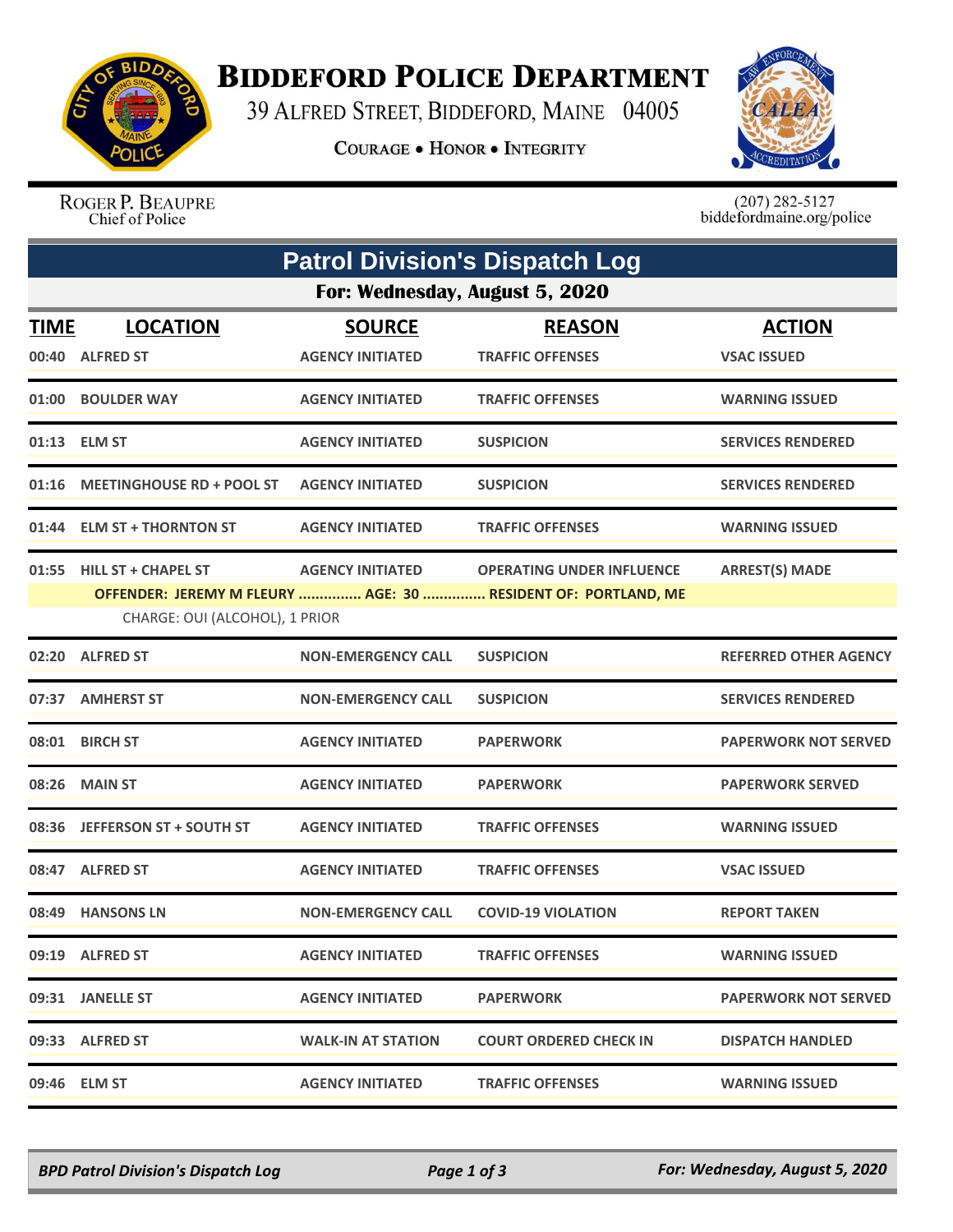| <b>TIME</b> | <b>LOCATION</b>              | <b>SOURCE</b>             | <b>REASON</b>                 | <b>ACTION</b>                |
|-------------|------------------------------|---------------------------|-------------------------------|------------------------------|
|             | 10:05 HAROLD AVE             | <b>NON-EMERGENCY CALL</b> | <b>FRAUD / SCAM</b>           | <b>REFERRED OTHER AGENCY</b> |
|             | 10:11 ELM ST + CUTTS ST      | <b>AGENCY INITIATED</b>   | <b>TRAFFIC OFFENSES</b>       | <b>WARNING ISSUED</b>        |
|             | 10:12 HIGH ST                | <b>E-911 CALL</b>         | 911 MISUSE                    | <b>SERVICES RENDERED</b>     |
|             | 10:13 PRECOURT ST            | <b>AGENCY INITIATED</b>   | <b>TRAFFIC OFFENSES</b>       | <b>WARNING ISSUED</b>        |
|             | 10:33 HORRIGAN CT            | <b>NON-EMERGENCY CALL</b> | <b>CODES ENFORCEMENT</b>      | <b>SERVICES RENDERED</b>     |
|             | <b>10:40 MAIN ST</b>         | <b>AGENCY INITIATED</b>   | <b>ANIMAL COMPLAINT</b>       | <b>SERVICES RENDERED</b>     |
|             | 10:43 YORK ST                | <b>NON-EMERGENCY CALL</b> | <b>PAPERWORK</b>              | <b>SERVICES RENDERED</b>     |
|             | <b>10:51 COLE RD</b>         | <b>AGENCY INITIATED</b>   | <b>ANIMAL COMPLAINT</b>       | <b>WARNING ISSUED</b>        |
|             | 10:52 ELM ST                 | <b>AGENCY INITIATED</b>   | <b>TRAFFIC OFFENSES</b>       | <b>WARNING ISSUED</b>        |
|             | 10:58 ALFRED ST              | <b>WALK-IN AT STATION</b> | <b>PAPERWORK</b>              | <b>PAPERWORK SERVED</b>      |
|             | 11:24 MAINE TPKE + ALFRED ST | <b>NON-EMERGENCY CALL</b> | <b>DISABLED VEHICLE</b>       | <b>REFERRED OTHER AGENCY</b> |
|             | 11:26 ALFRED ST              | <b>WALK-IN AT STATION</b> | <b>COURT ORDERED CHECK IN</b> | <b>DISPATCH HANDLED</b>      |
|             | 11:37 ALFRED ST              | <b>AGENCY INITIATED</b>   | <b>TRAFFIC OFFENSES</b>       | <b>WARNING ISSUED</b>        |
|             | 11:52 ALFRED ST              | <b>AGENCY INITIATED</b>   | <b>TRAFFIC OFFENSES</b>       | <b>VSAC ISSUED</b>           |
|             | 12:59 ALFRED ST              | <b>AGENCY INITIATED</b>   | <b>DISABLED VEHICLE</b>       | <b>SERVICES RENDERED</b>     |
|             | <b>13:10 YORK ST</b>         | <b>OTHER</b>              | <b>PAPERWORK</b>              | <b>PAPERWORK SERVED</b>      |
|             | 13:10 ELM ST                 | E-911 CALL                | 911 MISUSE                    | <b>WARNING ISSUED</b>        |
|             | 13:12 ALFRED ST              | <b>WALK-IN AT STATION</b> | <b>PAPERWORK</b>              | <b>SERVICES RENDERED</b>     |
|             | 13:42 SULLIVAN ST            | <b>NON-EMERGENCY CALL</b> | <b>ANIMAL COMPLAINT</b>       | <b>SERVICES RENDERED</b>     |
|             | 13:53 EMERY ST               | <b>NON-EMERGENCY CALL</b> | <b>SUSPICION</b>              | <b>NO VIOLATION</b>          |
|             | 14:07 WELLSPRING RD          | <b>NON-EMERGENCY CALL</b> | <b>CHECK WELFARE</b>          | <b>SERVICES RENDERED</b>     |
|             | 14:11 WINTER ST              | <b>NON-EMERGENCY CALL</b> | <b>HARASSMENT</b>             | <b>REPORT TAKEN</b>          |
|             | 14:35 MAY ST                 | <b>NON-EMERGENCY CALL</b> | <b>ARTICLES LOST/FOUND</b>    | <b>SERVICES RENDERED</b>     |
|             | 14:41 ALFRED ST              | <b>AGENCY INITIATED</b>   | <b>DISABLED VEHICLE</b>       | <b>SERVICES RENDERED</b>     |
|             | 15:18 MAIN ST                | <b>NON-EMERGENCY CALL</b> | <b>ALL OTHER</b>              | <b>SERVICES RENDERED</b>     |

*BPD Patrol Division's Dispatch Log Page 2 of 3 For: Wednesday, August 5, 2020*